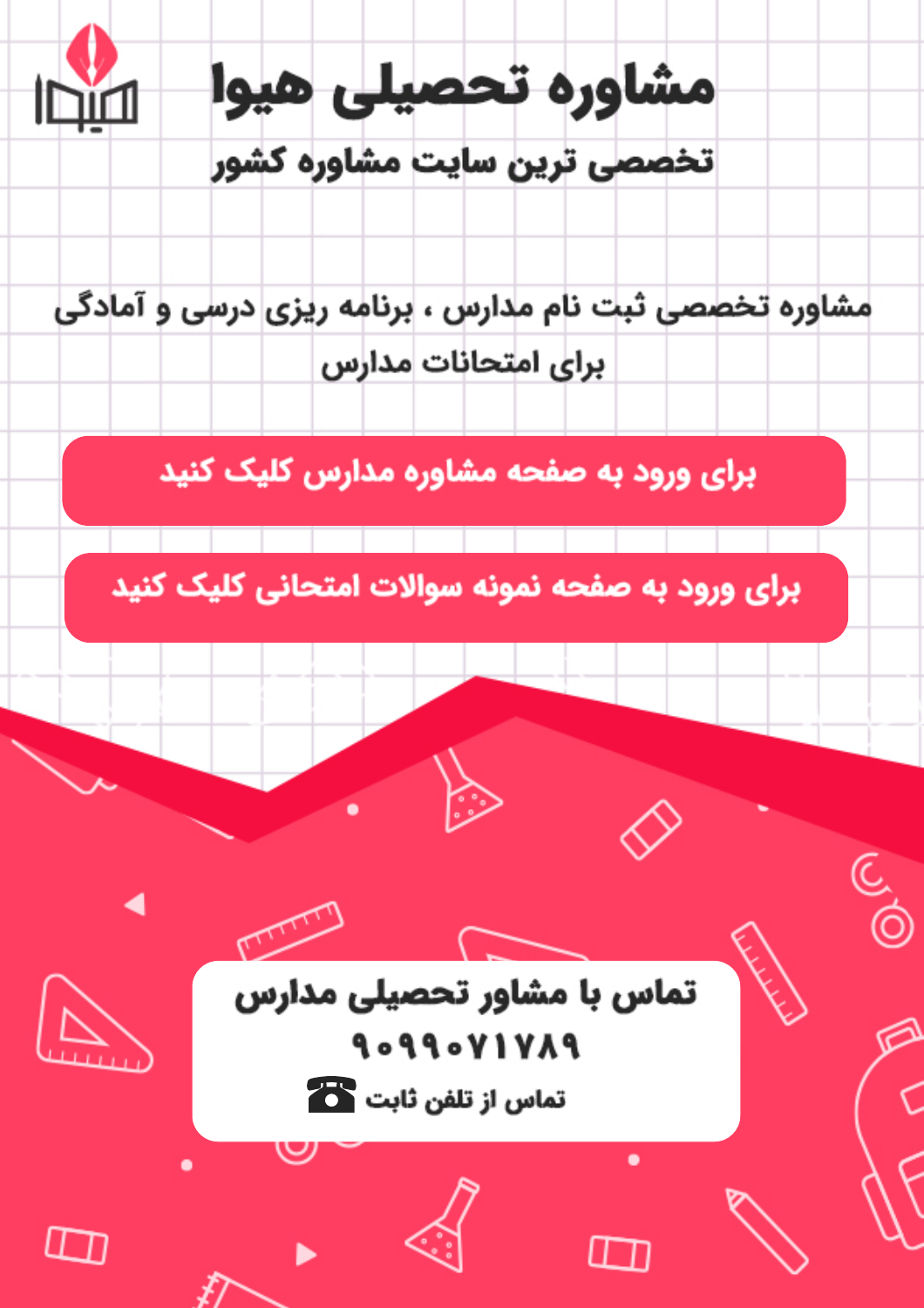|                |                                                                                          |                               |                                                                                         | باسمه تعالى                                     |                  |                                                                                                |      |  |
|----------------|------------------------------------------------------------------------------------------|-------------------------------|-----------------------------------------------------------------------------------------|-------------------------------------------------|------------------|------------------------------------------------------------------------------------------------|------|--|
|                | ساعت شروع: <b>٨ صبح</b>                                                                  |                               | نام و نام خانوادگی :                                                                    |                                                 |                  | سؤالات  متحان نهايي درس : <b>زبان انگليسي (3) </b> رشته : <b>كليه رشته ها</b>                  |      |  |
|                |                                                                                          |                               | مدت امتحان : <b>١٢٠ دقيقه  </b> پايه <b>دوازدهم</b> دورهٔ دوم متوسطه     تعداد صفحه : ۵ |                                                 |                  | تاريخ امتحان: ١٣٩٨/٣/١٣                                                                        |      |  |
|                | مرکز سنجش و پایش کیفیت آموزشی<br>http://aee.medu.ir                                      |                               |                                                                                         |                                                 |                  | دانش آموزان روزانه، بزرگسالوداوطلبان آزاد سراسرکشور در نوبت خرداد ماه سال ۱۳۹۸                 |      |  |
| نمره           |                                                                                          |                               |                                                                                         | سؤالات (ياسخ نامه دارد)                         |                  |                                                                                                | رديف |  |
| ۶              | <b>Listening</b>                                                                         |                               |                                                                                         |                                                 |                  |                                                                                                |      |  |
|                |                                                                                          |                               |                                                                                         |                                                 |                  | دانش آموز عزیزدر این قسمت شش سوال را خواهید شنید.هر سوال سه بارتکرار خواهد شد و پس از شنیدن هر |      |  |
|                | سوال به شما فرصت داده خواهد شد که پاسخ خود را برای سوالهای یک تا شش در پاسخنامه بنویسید. |                               |                                                                                         |                                                 |                  |                                                                                                |      |  |
| $Y/Y$ $\Delta$ |                                                                                          |                               |                                                                                         |                                                 |                  | دانش آموز عزیز به فایل صوتی به دقت گوش دهید، سپس گزینه صحیح را انتخاب کنید.                    | ۲    |  |
|                |                                                                                          |                               | 7. Which one is clean energy? Wind or Coal?                                             |                                                 |                  |                                                                                                |      |  |
|                |                                                                                          |                               | 8. Scientists try to use clean energy because they                                      |                                                 |                  |                                                                                                |      |  |
|                | c. cannot be replaced                                                                    | a. do not pollute the earth   |                                                                                         | b. are harmful to the environment               |                  | d. cannot be turned into other forms of energy                                                 |      |  |
|                |                                                                                          |                               |                                                                                         |                                                 |                  |                                                                                                |      |  |
|                |                                                                                          | a. is produced                | 9. When renewable energy is used, the demand for fossil fuels<br>b. is made             | c. is reduced                                   |                  | d. is provided                                                                                 |      |  |
| $1/\Delta$     |                                                                                          |                               |                                                                                         |                                                 |                  | دانش آموز عزیز به فایل صوتی به دقت گوش دهید، سپس گزینه صحیح را انتخاب کنید.                    | ٣    |  |
|                |                                                                                          | a. it was an emergency        | 10. Bijan didn't tell Mehran about the problem because<br>c. he didn't need any money   | b. it was a secret<br>d. he had no mobile phone |                  |                                                                                                |      |  |
|                | 11. Why has Bijan saved some money?                                                      |                               |                                                                                         |                                                 |                  |                                                                                                |      |  |
|                | c. to help Mehran                                                                        | a. to buy a new pair of shoes |                                                                                         |                                                 |                  | b. to solve his friend's problem<br>d. to buy a new mobile phone                               |      |  |
| $Y/Y\Delta$    |                                                                                          |                               |                                                                                         |                                                 |                  | دانش آموز عزیز به فایل صوتی به دقت گوش دهید، سپس گزینه صحیح را انتخاب کنید.                    | ۴    |  |
|                |                                                                                          |                               | 12. Ali is doing research on                                                            |                                                 |                  |                                                                                                |      |  |
|                |                                                                                          | a. heart attack               | b. human's life                                                                         |                                                 | c. air pollution |                                                                                                |      |  |
|                |                                                                                          |                               | 13. Where does air pollution mostly happen?                                             |                                                 |                  |                                                                                                |      |  |
|                |                                                                                          | a. big cities                 | b. roads                                                                                |                                                 | c. highways      |                                                                                                |      |  |
|                |                                                                                          |                               | 14. Polluted air causes different  to human.                                            |                                                 |                  |                                                                                                |      |  |
|                |                                                                                          | a. reasons                    | b. diseases                                                                             |                                                 | c. ways          |                                                                                                |      |  |
|                |                                                                                          |                               |                                                                                         | «ادامه سوالات در صفحه دوم »                     |                  |                                                                                                |      |  |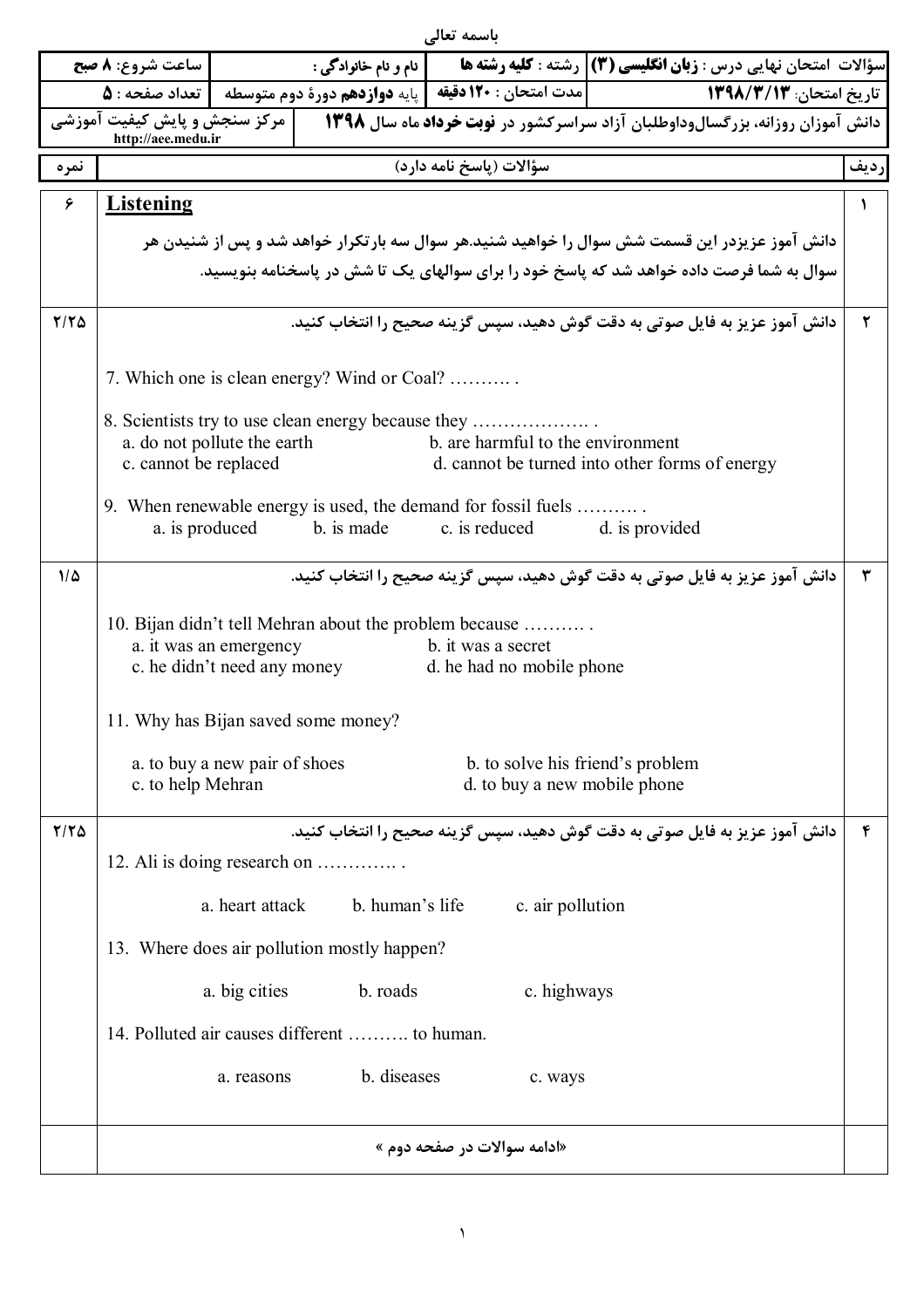|            |                                                                                                                                                                                                                                                   |                          |                                                           | باسمه تعالى                                                    |                                                                                                                                   |      |  |  |
|------------|---------------------------------------------------------------------------------------------------------------------------------------------------------------------------------------------------------------------------------------------------|--------------------------|-----------------------------------------------------------|----------------------------------------------------------------|-----------------------------------------------------------------------------------------------------------------------------------|------|--|--|
|            | <b>  ساعت شروع: 8 صبح</b>                                                                                                                                                                                                                         |                          | نام و نام خانوادگی :                                      |                                                                | سؤالات  متحان نهایی درس : <b>زبان انگلیسی (3) </b> رشته : <b>کلیه رشته ها</b>                                                     |      |  |  |
|            |                                                                                                                                                                                                                                                   |                          |                                                           |                                                                |                                                                                                                                   |      |  |  |
|            | http://aee.medu.ir                                                                                                                                                                                                                                |                          |                                                           |                                                                | دانش آموزان روزانه، بزرگسالوداوطلبان آزاد سراسرکشور در <b>نوبت خرداد</b> ماه سال <b>۱۳۹۸ ه</b> ا از مرکز سنجش و پایش کیفیت آموزشی |      |  |  |
| نمره       |                                                                                                                                                                                                                                                   |                          |                                                           | سؤالات (پاسخ نامه دارد)                                        |                                                                                                                                   | رديف |  |  |
|            | <b>Vocabulary</b>                                                                                                                                                                                                                                 |                          |                                                           |                                                                |                                                                                                                                   | ۵    |  |  |
|            | با توجه به تصاویر داده شده جملات زیر را کامل کنید.<br>15. We have to speak louder, because my grandfather is of hearing.                                                                                                                          |                          |                                                           |                                                                |                                                                                                                                   |      |  |  |
|            |                                                                                                                                                                                                                                                   |                          |                                                           |                                                                |                                                                                                                                   |      |  |  |
|            |                                                                                                                                                                                                                                                   |                          |                                                           | 16. In opposite to fans, (s) use wind to generate electricity. |                                                                                                                                   |      |  |  |
|            |                                                                                                                                                                                                                                                   |                          |                                                           |                                                                |                                                                                                                                   |      |  |  |
| ٢          |                                                                                                                                                                                                                                                   |                          |                                                           |                                                                | برای هر کلمه مشخص شده از ستون A یک تعریف از ستون B انتخاب کنید. ( در ستون  B یک تعریف اضافی است.)                                 | ۶    |  |  |
|            |                                                                                                                                                                                                                                                   | $\underline{\mathbf{A}}$ |                                                           |                                                                |                                                                                                                                   |      |  |  |
|            | 17. There are some helpful tips on how to use a dictionary more effectively.<br>18. She agreed some parts of her personal diary to be published.<br>19. Strong tides make swimming dangerous.<br>20. We can <b>convert</b> some sofas into a bed. |                          |                                                           |                                                                |                                                                                                                                   |      |  |  |
|            |                                                                                                                                                                                                                                                   | $\overline{\mathbf{B}}$  |                                                           |                                                                |                                                                                                                                   |      |  |  |
|            | a, the rise and fall of the sea                                                                                                                                                                                                                   |                          |                                                           |                                                                |                                                                                                                                   |      |  |  |
|            | b. in a quiet way                                                                                                                                                                                                                                 |                          | c. a book in which you record your thoughts and feelings  |                                                                |                                                                                                                                   |      |  |  |
|            | d. to change in form or character                                                                                                                                                                                                                 |                          |                                                           |                                                                |                                                                                                                                   |      |  |  |
|            |                                                                                                                                                                                                                                                   |                          | e. in a way that is successful and achieves what you want |                                                                |                                                                                                                                   |      |  |  |
| $1/\Delta$ |                                                                                                                                                                                                                                                   |                          |                                                           |                                                                | جملات زیر را با کلمات داده شده کامل کنید.( یک کلمه اضافی است.)                                                                    |      |  |  |
|            |                                                                                                                                                                                                                                                   |                          |                                                           | combination, compile, dedicated, consume                       |                                                                                                                                   |      |  |  |
|            |                                                                                                                                                                                                                                                   |                          | 21. Nowadays the new light bulbs  less electricity.       |                                                                |                                                                                                                                   |      |  |  |
|            |                                                                                                                                                                                                                                                   |                          |                                                           |                                                                |                                                                                                                                   |      |  |  |
|            |                                                                                                                                                                                                                                                   |                          |                                                           |                                                                | 23. Dr. Gharib was regarded as a  physician and he spared no pains to help sick people.                                           |      |  |  |
|            |                                                                                                                                                                                                                                                   |                          |                                                           | «ادامه ی سؤالات در صفحه ی سوم»                                 |                                                                                                                                   |      |  |  |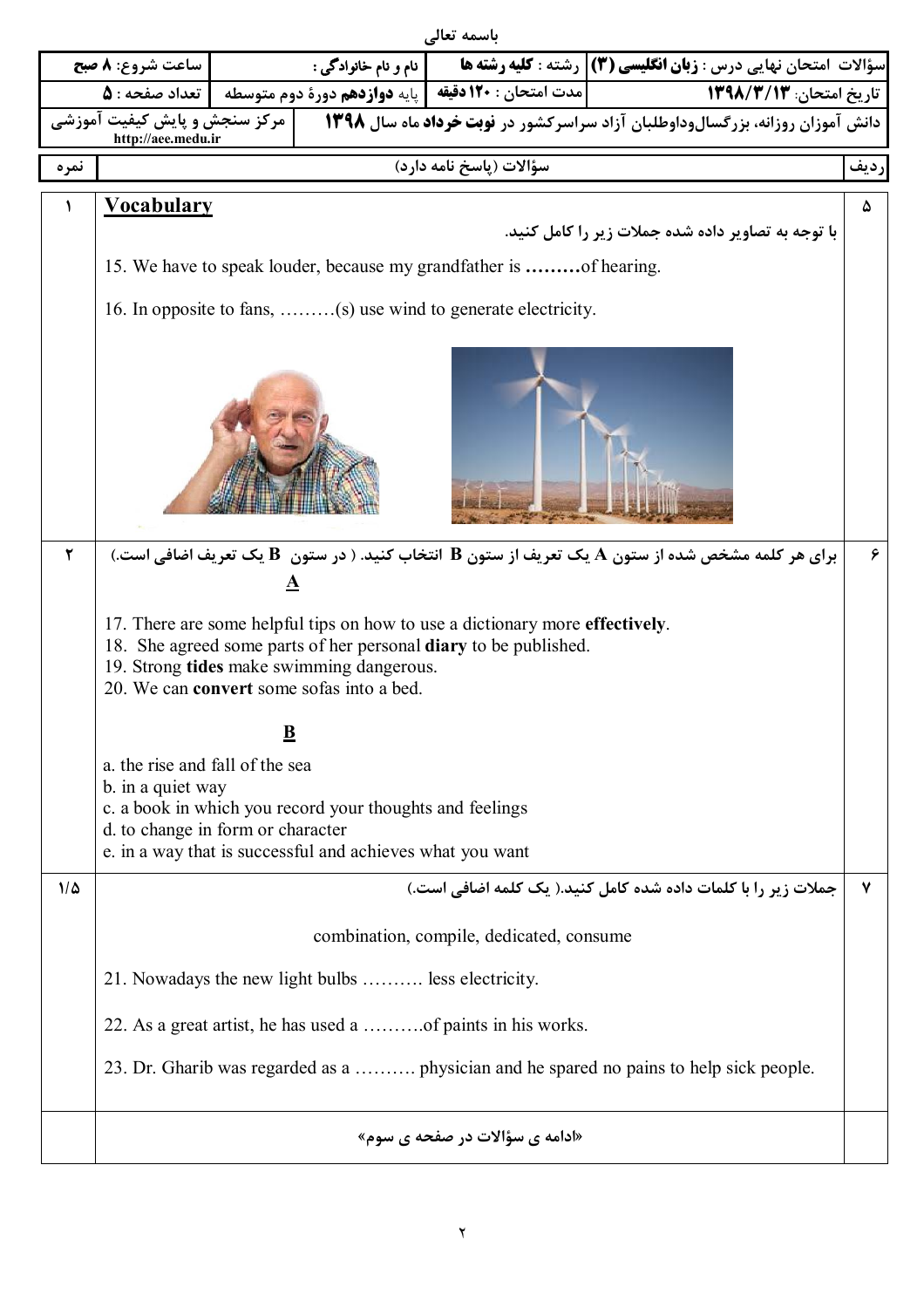|              |                                                                                                  |                            |                                                         | باسمه تعالى                                                                                                                       |                                                                                                         |               |  |  |
|--------------|--------------------------------------------------------------------------------------------------|----------------------------|---------------------------------------------------------|-----------------------------------------------------------------------------------------------------------------------------------|---------------------------------------------------------------------------------------------------------|---------------|--|--|
|              | ساعت شروع: <b>٨ صبح</b>                                                                          |                            |                                                         |                                                                                                                                   | سؤالات آمتحان نهایی درس : <b>زبان انگلیسی (۳)</b> رشته : <b>کلیه رشته ها م</b> م ا نام و نام خانوادگی : |               |  |  |
|              |                                                                                                  |                            |                                                         |                                                                                                                                   |                                                                                                         |               |  |  |
|              | مرکز سنجش و پایش کیفیت آموزشی<br>http://aee.medu.ir                                              |                            |                                                         |                                                                                                                                   | دانش آموزان روزانه، بزرگسالوداوطلبان آزاد سراسرکشور در <b>نوبت خرداد</b> ماه سال <b>۱۳۹۸</b>            |               |  |  |
| نمره         |                                                                                                  |                            |                                                         | سؤالات (ياسخ نامه دارد)                                                                                                           |                                                                                                         | رديف          |  |  |
| $1/\Delta$   |                                                                                                  |                            |                                                         |                                                                                                                                   | جملات زیر را با کلمه ای مناسب از دانش خود کامل کنید.                                                    | $\lambda$     |  |  |
|              | 24. Plants <b>a</b> carbon dioxide from the air.<br>25. H is the chemical <b>s</b> for hydrogen. |                            |                                                         |                                                                                                                                   |                                                                                                         |               |  |  |
|              |                                                                                                  |                            |                                                         |                                                                                                                                   |                                                                                                         |               |  |  |
|              |                                                                                                  |                            |                                                         |                                                                                                                                   |                                                                                                         |               |  |  |
|              |                                                                                                  |                            |                                                         | 26. In Germany people usually <b>h</b> each other when they meet.                                                                 |                                                                                                         |               |  |  |
| ٢            | <b>Grammar</b>                                                                                   |                            |                                                         |                                                                                                                                   |                                                                                                         | ٩             |  |  |
|              |                                                                                                  |                            |                                                         |                                                                                                                                   | مکالمه زیر را بخوانید و شکل صحیح افعال داخل پرانتز را در جاهای خالی بنویسید.                            |               |  |  |
|              | Ali: Hi, Amir. How are you?                                                                      |                            |                                                         |                                                                                                                                   |                                                                                                         |               |  |  |
|              | Amir: Hi, Ali. Just fine                                                                         |                            | Ali: It 27rather cold today, doesn't it? (to seem)      |                                                                                                                                   |                                                                                                         |               |  |  |
|              |                                                                                                  |                            |                                                         | Amir: Yes. I 28 to go swimming before I left home. (to decide)                                                                    |                                                                                                         |               |  |  |
|              |                                                                                                  |                            |                                                         | Ali: It's a pity! If it were fine, We 29 swimming today. (to go)<br>Amir: by the way, let's go to a restaurant and eat something. |                                                                                                         |               |  |  |
|              |                                                                                                  |                            |                                                         | Ali: OK. I know a restaurant in which a variety of sea foods 30 (to serve)                                                        |                                                                                                         |               |  |  |
|              | Amir: Umm! That's a great idea.                                                                  |                            |                                                         |                                                                                                                                   |                                                                                                         |               |  |  |
| $\mathbf{r}$ |                                                                                                  |                            |                                                         |                                                                                                                                   | پاسخ صحیح را از بین گزینه های داده شده انتخاب کنید.                                                     | $\mathcal{N}$ |  |  |
|              | a. whom                                                                                          |                            | b. which                                                | 31. The train  he catches early in the morning is not very crowded.<br>c. who                                                     | d. whose                                                                                                |               |  |  |
|              |                                                                                                  |                            |                                                         | 32. Some dangerous gases  when we burn garbage.                                                                                   |                                                                                                         |               |  |  |
|              |                                                                                                  | a. was produced b. produce |                                                         | c. may produce                                                                                                                    | d. may be produced                                                                                      |               |  |  |
|              |                                                                                                  |                            | 33. The old man wasn't very  and kept to himself.       |                                                                                                                                   |                                                                                                         |               |  |  |
|              | a. communicate                                                                                   |                            | b. communication                                        | c. communicative                                                                                                                  | d. to communicate                                                                                       |               |  |  |
|              | a. into                                                                                          |                            | b. on                                                   | 34. I did not read the introduction and jumped  the next part.<br>c. up                                                           | d. over                                                                                                 |               |  |  |
| $\mathbf{r}$ |                                                                                                  |                            |                                                         |                                                                                                                                   | با هر گروه از کلمات زیر یک جمله ی کامل بنویسید.                                                         | $\mathcal{V}$ |  |  |
|              |                                                                                                  |                            |                                                         |                                                                                                                                   |                                                                                                         |               |  |  |
|              |                                                                                                  |                            |                                                         |                                                                                                                                   | 35. rained / brown / for months / everything / because / hadn't / in the garden / was / it.             |               |  |  |
|              |                                                                                                  |                            |                                                         | 36. famous / lives / the woman / professor / next door / is / who / a.                                                            |                                                                                                         |               |  |  |
| $\mathbf{r}$ | <u>Writing</u>                                                                                   |                            |                                                         |                                                                                                                                   |                                                                                                         |               |  |  |
|              |                                                                                                  |                            |                                                         |                                                                                                                                   | جملات زیررا با کلمات ربط داده شده، کامل کنید.                                                           | $\mathcal{N}$ |  |  |
|              |                                                                                                  |                            | (and, or, but, so)                                      |                                                                                                                                   |                                                                                                         |               |  |  |
|              |                                                                                                  |                            |                                                         | 38. He bought a house, found a job,  chose a school for his children last year.                                                   | 37. The early bird catches the worm,  if you want to succeed, wake up and start work early.             |               |  |  |
|              |                                                                                                  |                            | 39. The glass fell down to the floor,  it didn't break. |                                                                                                                                   |                                                                                                         |               |  |  |
|              |                                                                                                  |                            | 40. You can pay now,  when I finish your painting.      |                                                                                                                                   |                                                                                                         |               |  |  |
|              |                                                                                                  |                            |                                                         | «ادامه سؤالات در صفحه ی چهارم»                                                                                                    |                                                                                                         |               |  |  |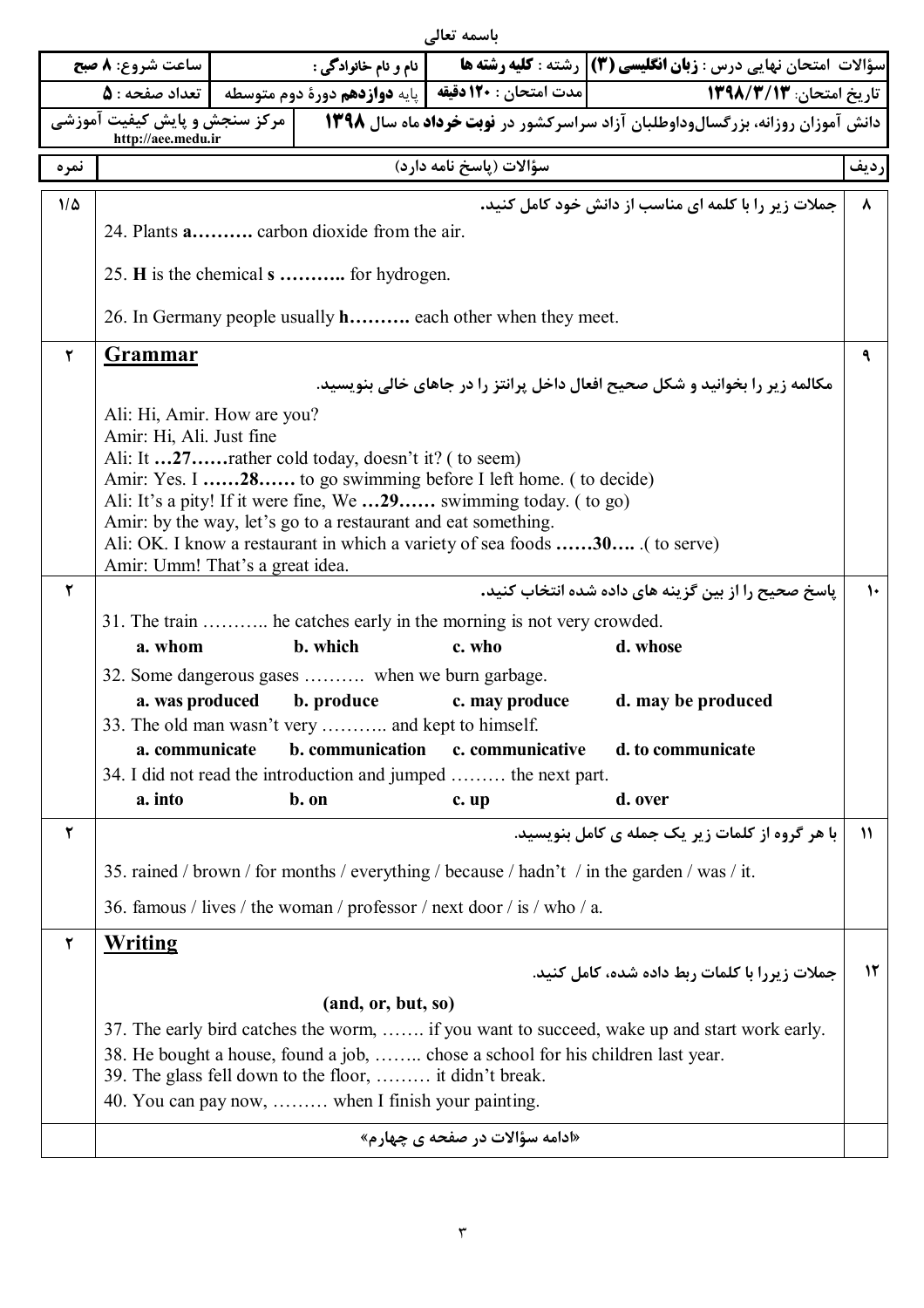|                                                                                                                                       | باسمه تعالى                                                                                                                                                                                                                                                                                                                                                                                                                                                           |  |                                                                                                                               |                                                                                                                                                                                                                                                                                                                                                                                                                                                                              |                                                                                                                                                                                                                                                                                                                                                                                                                                                                                                                                                                                                                                                                                                                                                                                                                                                                                                                                                                                                                                                             |               |  |  |
|---------------------------------------------------------------------------------------------------------------------------------------|-----------------------------------------------------------------------------------------------------------------------------------------------------------------------------------------------------------------------------------------------------------------------------------------------------------------------------------------------------------------------------------------------------------------------------------------------------------------------|--|-------------------------------------------------------------------------------------------------------------------------------|------------------------------------------------------------------------------------------------------------------------------------------------------------------------------------------------------------------------------------------------------------------------------------------------------------------------------------------------------------------------------------------------------------------------------------------------------------------------------|-------------------------------------------------------------------------------------------------------------------------------------------------------------------------------------------------------------------------------------------------------------------------------------------------------------------------------------------------------------------------------------------------------------------------------------------------------------------------------------------------------------------------------------------------------------------------------------------------------------------------------------------------------------------------------------------------------------------------------------------------------------------------------------------------------------------------------------------------------------------------------------------------------------------------------------------------------------------------------------------------------------------------------------------------------------|---------------|--|--|
|                                                                                                                                       | ساعت شروع: <b>٨ صبح</b>                                                                                                                                                                                                                                                                                                                                                                                                                                               |  | نام و نام خانوادگی :                                                                                                          |                                                                                                                                                                                                                                                                                                                                                                                                                                                                              | سؤالات امتحان نهایی درس : <b>زبان انگلیسی (3)  </b> رشته : <b>کلیه رشته ها</b>                                                                                                                                                                                                                                                                                                                                                                                                                                                                                                                                                                                                                                                                                                                                                                                                                                                                                                                                                                              |               |  |  |
|                                                                                                                                       | تعداد صفحه : ۵                                                                                                                                                                                                                                                                                                                                                                                                                                                        |  |                                                                                                                               | مدت امتحان : ۱۲۰قیقه   <sub>پایه</sub> دوازدهم دورهٔ دوم متوسطه                                                                                                                                                                                                                                                                                                                                                                                                              | تاريخ امتحان: ١٣٩٨/٣/١٣                                                                                                                                                                                                                                                                                                                                                                                                                                                                                                                                                                                                                                                                                                                                                                                                                                                                                                                                                                                                                                     |               |  |  |
| مرکز سنجش و پایش کیفیت آموزشی<br>دانش آموزان روزانه، بزرگسالوداوطلبان آزاد سراسرکشور در نوبت خرداد ماه سال ۱۳۹۸<br>http://aee.medu.ir |                                                                                                                                                                                                                                                                                                                                                                                                                                                                       |  |                                                                                                                               |                                                                                                                                                                                                                                                                                                                                                                                                                                                                              |                                                                                                                                                                                                                                                                                                                                                                                                                                                                                                                                                                                                                                                                                                                                                                                                                                                                                                                                                                                                                                                             |               |  |  |
| نمره                                                                                                                                  |                                                                                                                                                                                                                                                                                                                                                                                                                                                                       |  |                                                                                                                               | سؤالات (ياسخ نامه دارد)                                                                                                                                                                                                                                                                                                                                                                                                                                                      |                                                                                                                                                                                                                                                                                                                                                                                                                                                                                                                                                                                                                                                                                                                                                                                                                                                                                                                                                                                                                                                             | رديف          |  |  |
| ٣                                                                                                                                     | 41.<br>- Plant trees<br>- Use less fossil fuels<br>- Change waste to energy                                                                                                                                                                                                                                                                                                                                                                                           |  | - Increase the use of solar and wind energy                                                                                   |                                                                                                                                                                                                                                                                                                                                                                                                                                                                              | یک پاراگراف با عنوان   save our Earth بنویسید و از تمام موارد ذیل در آن استفاده کنید. پاراگراف باید شامل<br>جملات(topic sentence) ، (supporting sentence) و (concluding sentence) باشد.                                                                                                                                                                                                                                                                                                                                                                                                                                                                                                                                                                                                                                                                                                                                                                                                                                                                     | $\mathcal{N}$ |  |  |
| ٣                                                                                                                                     | جملات زیر را مرتب کرده و به شکل یک پاراگراف در آورید.<br>$\mathcal{N}$<br>جملات (topic sentence) ، (supporting sentence)و (concluding sentence) را مشخص کرده و در جدول                                                                                                                                                                                                                                                                                                |  |                                                                                                                               |                                                                                                                                                                                                                                                                                                                                                                                                                                                                              |                                                                                                                                                                                                                                                                                                                                                                                                                                                                                                                                                                                                                                                                                                                                                                                                                                                                                                                                                                                                                                                             |               |  |  |
|                                                                                                                                       | داده شده در پاسخنامه بنویسید.<br>42. We cannot think of life without water.<br>43. So, water is also essential for animals, birds, insects, etc.<br>44. Water is the most essential element in our life.<br>45. Thus, water is very important to our life and our planet.<br>46. We need huge resources of water to generate electricity on a large and commercial scale.<br>47. Besides, No living-being can exist for long without water, the most valuable liquid. |  |                                                                                                                               |                                                                                                                                                                                                                                                                                                                                                                                                                                                                              |                                                                                                                                                                                                                                                                                                                                                                                                                                                                                                                                                                                                                                                                                                                                                                                                                                                                                                                                                                                                                                                             |               |  |  |
| $\frac{8}{4}$                                                                                                                         | <b>Reading</b><br>do.<br>a. experience                                                                                                                                                                                                                                                                                                                                                                                                                                |  | 49. What is the important point in helping others?<br>50. What is the closest synonym for the word "benefit"?<br>b. advantage | internationally through charities or giving directly to those around you.<br>those who are in bad environmental events like earthquakes and floods.<br>that we continue to give to those who are more in need than ourselves.<br>48. What can it lead to when you see the impacts on those you are helping?<br>c. choice<br>51. Helping people in bad environmental events has the global importance.<br>52. All people feel great personal happiness when they help others. | متن زیر را بخوانید و به سوالات به صورت خواسته شده پاسخ دهید.<br>Some people prefer to provide help and support directly to those in need. However, others prefer<br>to give money to national and international charity organizations. Giving money to those in need<br>can be a personally good experience, but there is a choice between donating nationally and<br>One of the advantages of providing direct support is that you can know exactly how your money<br>is spent. Another <b>benefit</b> is that you can see the impacts on those you are helping, which can lead<br>not only to great personal happiness but also to respect from others who appreciate the work you<br>There are advantages in giving to charities that are national and international. First and the best is<br>helping in problems of global importance, such as curing diseases and human rights or helping<br>In conclusion a person should make their own choice in helping others. The important point is<br>d. effect<br>a. True<br>b. False<br>a. True<br>b. False | ۱۵            |  |  |
|                                                                                                                                       |                                                                                                                                                                                                                                                                                                                                                                                                                                                                       |  |                                                                                                                               | «ادامه سؤالات در صفحه ی پنجم»                                                                                                                                                                                                                                                                                                                                                                                                                                                |                                                                                                                                                                                                                                                                                                                                                                                                                                                                                                                                                                                                                                                                                                                                                                                                                                                                                                                                                                                                                                                             |               |  |  |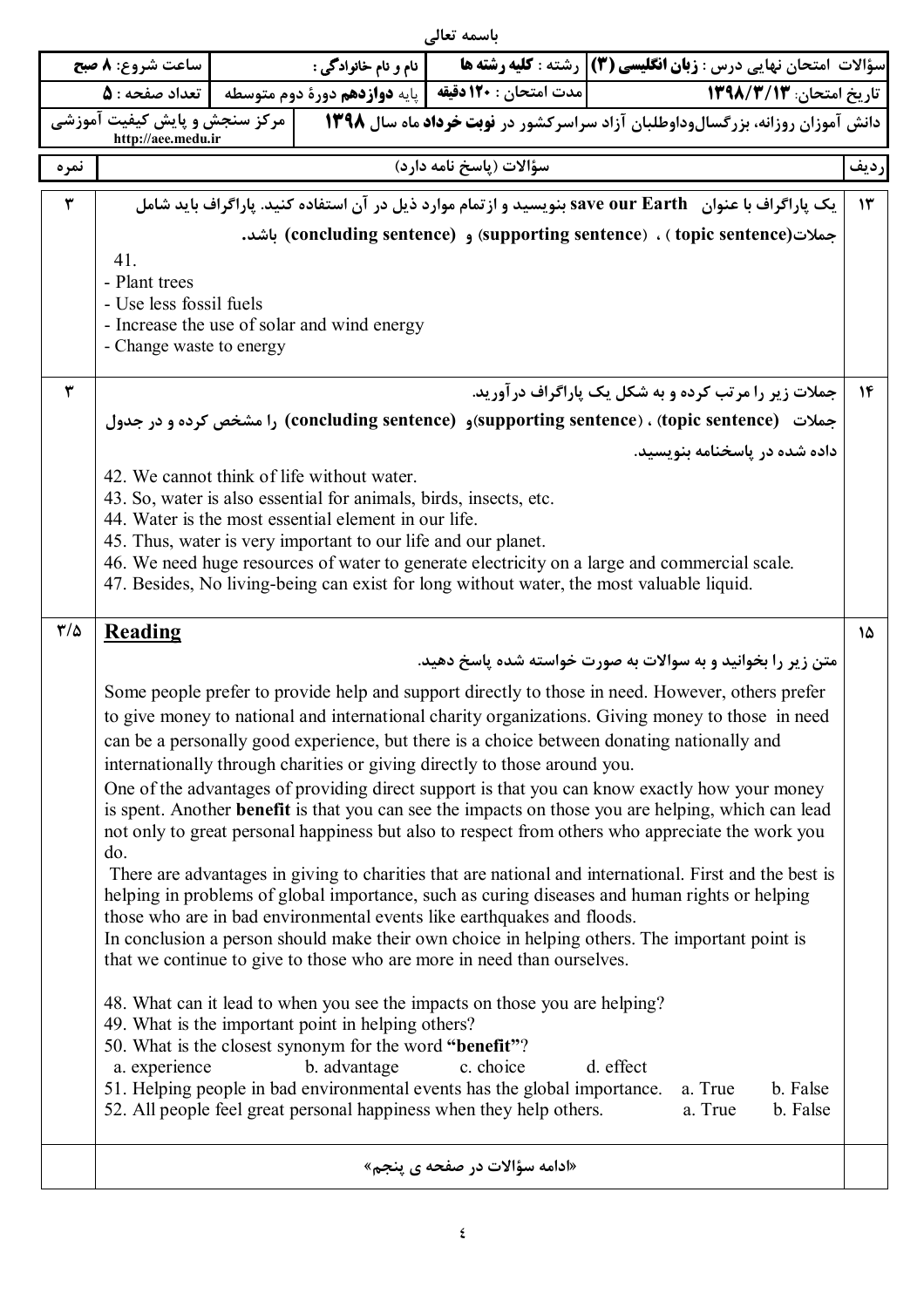| باسمه تعالى                                                                                                                           |                                                                                                                                                                                                                                                                                                                                                                                                                                                                                                                                                                                                                                                                                                                                                                           |          |                      |                                                                                     |  |                                                                               |  |  |
|---------------------------------------------------------------------------------------------------------------------------------------|---------------------------------------------------------------------------------------------------------------------------------------------------------------------------------------------------------------------------------------------------------------------------------------------------------------------------------------------------------------------------------------------------------------------------------------------------------------------------------------------------------------------------------------------------------------------------------------------------------------------------------------------------------------------------------------------------------------------------------------------------------------------------|----------|----------------------|-------------------------------------------------------------------------------------|--|-------------------------------------------------------------------------------|--|--|
|                                                                                                                                       | ساعت شروع: <b>٨ صبح</b>                                                                                                                                                                                                                                                                                                                                                                                                                                                                                                                                                                                                                                                                                                                                                   |          | نام و نام خانوادگی : |                                                                                     |  | سؤالات  متحان نهايي درس : <b>زبان انگليسي (3) </b> رشته : <b>كليه رشته ها</b> |  |  |
|                                                                                                                                       |                                                                                                                                                                                                                                                                                                                                                                                                                                                                                                                                                                                                                                                                                                                                                                           |          |                      |                                                                                     |  |                                                                               |  |  |
| مرکز سنجش و پایش کیفیت آموزشی<br>دانش آموزان روزانه، بزرگسالوداوطلبان آزاد سراسرکشور در نوبت خرداد ماه سال ۱۳۹۸<br>http://aee.medu.ir |                                                                                                                                                                                                                                                                                                                                                                                                                                                                                                                                                                                                                                                                                                                                                                           |          |                      |                                                                                     |  |                                                                               |  |  |
| نمره                                                                                                                                  | سؤالات (ياسخ نامه دارد)                                                                                                                                                                                                                                                                                                                                                                                                                                                                                                                                                                                                                                                                                                                                                   |          |                      |                                                                                     |  |                                                                               |  |  |
| $F/\Delta$                                                                                                                            | متن زیر را بخوانید و به سوالات به صورت خواسته شده پاسخ دهید.<br>16<br>A dictionary is a collection of words ranging from letters A-Z. When reading or writing a story,<br>an essay, a paragraph or even a sentence, using a dictionary is a great help.<br>There are many advantages of using a dictionary. So, using a dictionary is important for students.<br>The first advantage of using a dictionary is pronunciation. We can also listen to the pronunciation<br>of the words if we use an audio dictionary. The second advantage of using a dictionary is<br>checking out a word's right spelling. The third advantage of using it is learning a word's part of<br>speech. It is one of the types into which words are divided in grammar according to their use, |          |                      |                                                                                     |  |                                                                               |  |  |
|                                                                                                                                       | such as noun, verb, or adjective.<br>Lastly, example sentences are mostly <b>available</b> . Seeing specific words used in a sentence can<br>provide more context and help you better understand proper usage. However, searching words by<br>using a dictionary takes a lot of time. By using a talking dictionary, we are able to look the words<br>up in a few minutes.<br>As a result, a dictionary is a great help for everyone, especially students who are learning a<br>language and who are interested in language learning.                                                                                                                                                                                                                                     |          |                      |                                                                                     |  |                                                                               |  |  |
|                                                                                                                                       | 53. How can a talking dictionary help us?<br>54. What is the use of example sentences?                                                                                                                                                                                                                                                                                                                                                                                                                                                                                                                                                                                                                                                                                    |          |                      |                                                                                     |  |                                                                               |  |  |
|                                                                                                                                       | 55. When is a dictionary a great help for us?                                                                                                                                                                                                                                                                                                                                                                                                                                                                                                                                                                                                                                                                                                                             |          |                      |                                                                                     |  |                                                                               |  |  |
|                                                                                                                                       | 56. What does the pronoun (it) in line 7 refer to?<br>d. example sentence<br>a. pronunciation<br>b. spelling<br>c. part of speech                                                                                                                                                                                                                                                                                                                                                                                                                                                                                                                                                                                                                                         |          |                      |                                                                                     |  |                                                                               |  |  |
|                                                                                                                                       | 57. What is the <b>opposite</b> of the underlined word "available"?<br>d. accessible<br>a. out of reach<br>b. valuable<br>c. repetitive                                                                                                                                                                                                                                                                                                                                                                                                                                                                                                                                                                                                                                   |          |                      |                                                                                     |  |                                                                               |  |  |
|                                                                                                                                       | a. True                                                                                                                                                                                                                                                                                                                                                                                                                                                                                                                                                                                                                                                                                                                                                                   | b. False |                      | 58. Learning a word's part of speech helps us better understand proper usage of it. |  |                                                                               |  |  |
| ۴٠                                                                                                                                    | جمع نمره                                                                                                                                                                                                                                                                                                                                                                                                                                                                                                                                                                                                                                                                                                                                                                  |          |                      |                                                                                     |  |                                                                               |  |  |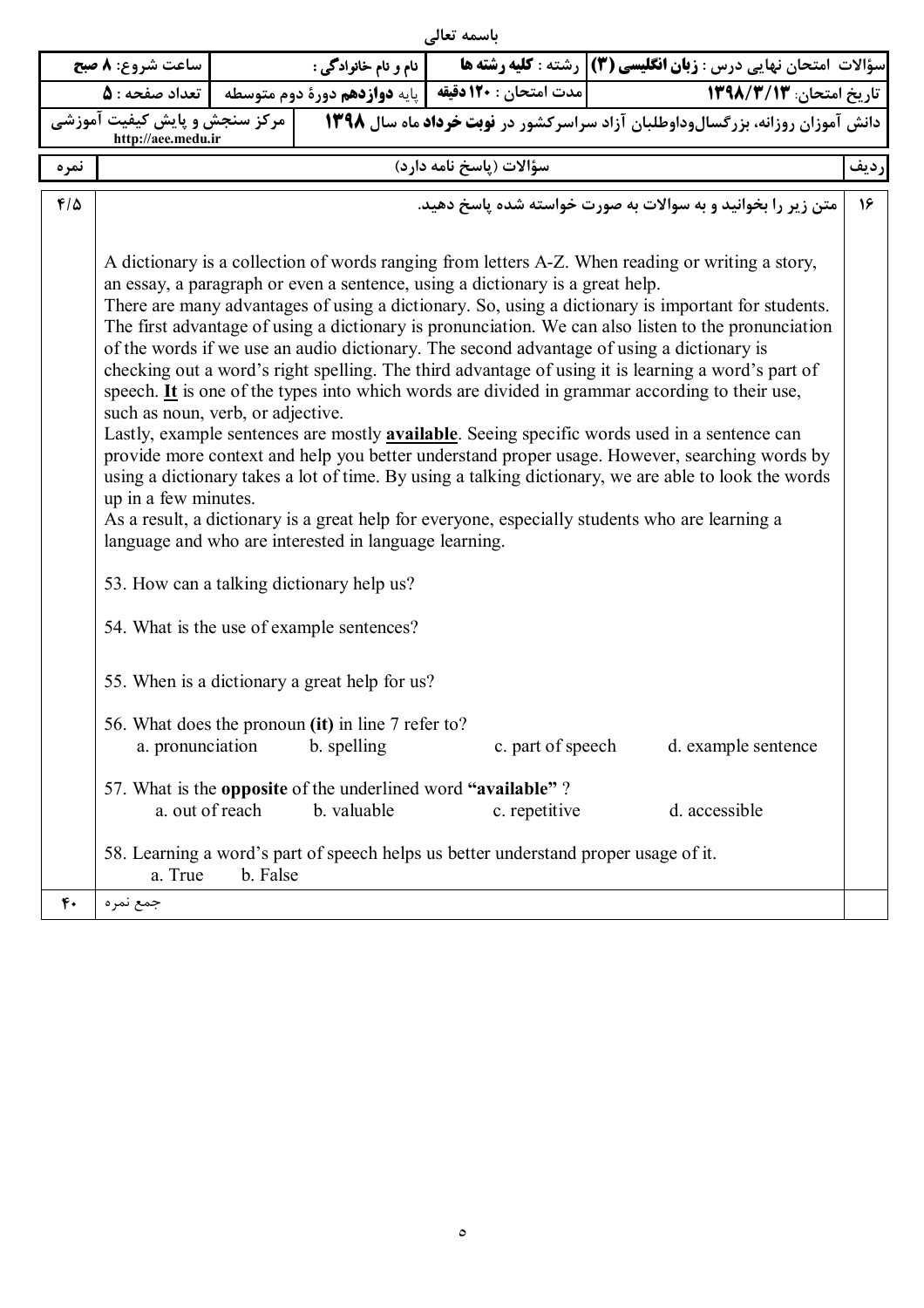|                |                                                                                                                                 |                                | باسمه تعالى                                          |                                                         |               |
|----------------|---------------------------------------------------------------------------------------------------------------------------------|--------------------------------|------------------------------------------------------|---------------------------------------------------------|---------------|
|                | <b>رشته: کلیه رشته ها</b>                                                                                                       |                                |                                                      | راهنمای تصحیح امتحان نهایی درس: <b>زبان انگلیسی (۳)</b> |               |
|                | تاريخ امتحان : ١٣٩٨/٣/١٣                                                                                                        |                                | تعداد صفحه :٢<br>يايه <b>دوازدهم</b> دورة دوم متوسطه |                                                         |               |
|                | مرکز سنجش و پایش کیفیت آموزشی<br>دانش آموزان روزانه، بزرگسال و داوطلبان آزاد سراسرکشور خرداد ماه سال ۱۳۹۸<br>http://aee.medu.ir |                                |                                                      |                                                         |               |
| نمره           |                                                                                                                                 |                                | راهنماي تصحيح                                        |                                                         | رديف          |
| ۶              |                                                                                                                                 |                                | با سلام خدمت همکاران محتر م                          |                                                         | $\lambda$     |
|                |                                                                                                                                 |                                |                                                      | سوال ۱ تا ۶ هر کدام ۱ نمره                              |               |
|                | 1. take temperature                                                                                                             | 2. Dr. Gharib                  | 3. Solar power                                       | 4. English                                              |               |
|                | 5. Natural gas, oil ,and coal (ناکر دو مورد کافی است)                                                                           |                                |                                                      | 6. I would take a photo / photos                        |               |
| $Y/Y$ $\Delta$ |                                                                                                                                 |                                |                                                      | سوال ۷ تا۹ هر کدام (۷۵٪) نمره                           | ۲             |
|                | 7. wind                                                                                                                         | 8. a/ do not pollute the earth |                                                      | 9. c/ is reduced                                        |               |
| $1/\Delta$     |                                                                                                                                 |                                |                                                      | سوال ۱۰ و ۱۱ هر کدام (۷۵٪) نمره                         | ٣             |
|                | 10. $b / it$ was a secret                                                                                                       |                                | 11. d/ to buy a new mobile phone                     |                                                         |               |
| $Y/Y$ $\Delta$ |                                                                                                                                 |                                |                                                      | سوال ۱۲ تا۱۴ هر کدام (۷۵٪) نمره                         | $\mathbf{r}$  |
|                | 12. $c/$ air pollution                                                                                                          | 13. a/ big cities              |                                                      | 14. b/ diseases                                         |               |
| $\lambda$      |                                                                                                                                 |                                |                                                      | هر كلمه صحيح (۵/.) نمره                                 | ۵             |
|                | <b>15. hard</b>                                                                                                                 | 16. Wind turbines/ turbines    |                                                      |                                                         |               |
| $\mathbf{r}$   |                                                                                                                                 |                                |                                                      | هر پاسخ صحيح (۵/) نمره                                  | ۶             |
|                | 17. $(e)$                                                                                                                       | 18. $(c)$                      | 19. $(a)$                                            | 20. (d)                                                 |               |
| $1/\Delta$     |                                                                                                                                 |                                |                                                      | هر ياسخ صحيح(۵/.) نمره                                  | ۷             |
|                | 21. consume                                                                                                                     | 22. combination                | 23. dedicated                                        |                                                         |               |
| $1/\Delta$     |                                                                                                                                 |                                |                                                      | هر پاسخ صحیح (۵/.) نمره                                 | ۸             |
|                | 24. absorb                                                                                                                      | 25. symbol /sign               | 26. hu                                               |                                                         |               |
| $\mathbf{r}$   |                                                                                                                                 |                                |                                                      | هر پاسخ صحیح (۵٪)نمره                                   | ٩             |
|                | 27. seems<br>28. had decided                                                                                                    |                                | 29. would/could go                                   | 30. are served                                          |               |
| ٢              |                                                                                                                                 |                                |                                                      | هر ياسخ صحيح (۵/.)نمره                                  | $\mathcal{L}$ |
|                | $31. b/$ which                                                                                                                  |                                | 32. d/ may be produced 33. c/ communicative          | $34. a/$ into                                           |               |
| $\mathbf{r}$   |                                                                                                                                 |                                |                                                      | هرجمله صحيح (١)نمره                                     | $\mathcal{V}$ |
|                | 35. Everything in the garden was brown or everything is brown in the garden                                                     |                                |                                                      |                                                         |               |
|                | because it hadn't rained for months.<br>(0/5)                                                                                   |                                | (0/5)                                                |                                                         |               |
|                | 36. The woman who lives next door                                                                                               |                                | is a famous professor                                | <b>or</b>                                               |               |
|                | The woman who is a famous professor<br>(0/5)                                                                                    |                                | lives next door.<br>(0/5)                            |                                                         |               |
|                |                                                                                                                                 |                                | «ادامه در صفحهی دوم»                                 |                                                         |               |